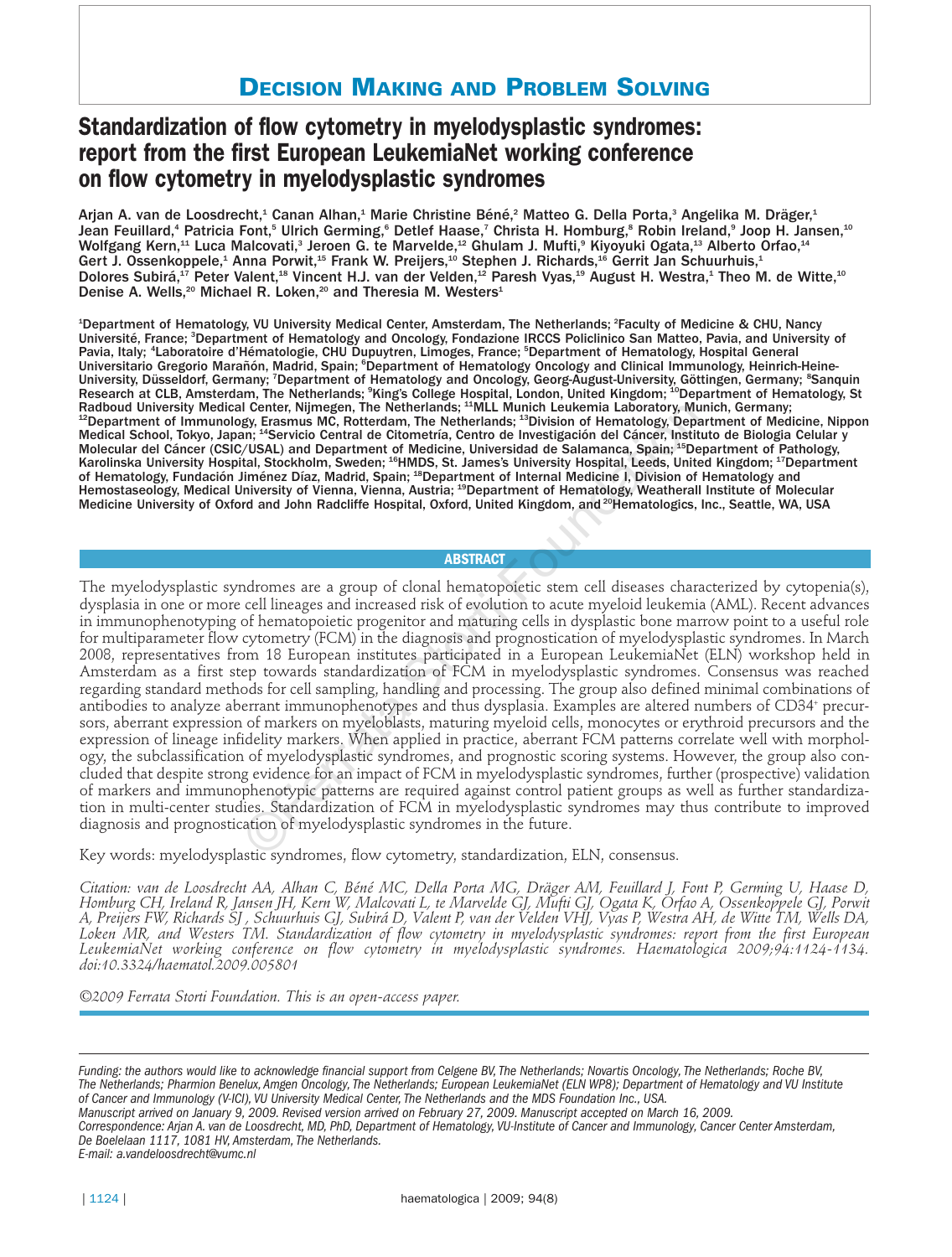# **Introduction**

Myelodysplastic syndromes (MDS) are a heterogeneous group of myeloid neoplasms characterized by dysplastic features of erythroid and/or myeloid and/or megakaryocytic lineages, a varying percentage of blast cells, progressive bone marrow failure and enhanced risk to evolve towards acute myeloid leukemia.<sup>1</sup> In 2007 refined definitions and standards in the diagnosis of MDS were reported.<sup>2</sup> Using the proposed minimal diagnostic criteria, additional tests (co-criteria) can be applied and may help to decide whether the patient has a myeloid neoplasm with bone marrow failure resembling (or highly suspicious of) MDS. This is of importance particularly in patients with only mild or absent dysplasia but otherwise typical MDS-related clinical findings (e.g. transfusion-dependent macrocytic anemia). Flow cytometry (FCM) analysis of bone marrow cells has been introduced as an important co-criterion.<sup>2</sup> In March 2008, the first International Workshop on Standardization of FCM in MDS convened in Amsterdam. Thirty participants from 18 institutes throughout Europe working within the European LeukemiaNet (ELN) and 3 experts from outside Europe (USA and Japan) joined this meeting. The group has a vast experience of integrating FCM in the work-up of patients with suspected MDS patients.<sup>3</sup> Recent studies conducted by members of the consortium indicate that the FCM approach is reproducible and can identify specific aberrations on both the immature and mature compartments among different bone marrow hematopoietic cell lineages. A more general application of FCM in the diagnosis and prognostication of MDS, especially in low and intermediate-I risk MDS, has been hampered by the lack of standardization of methods and interpretation of data obtained by FCM. dent macrocytic anemal). How cytom-<br>
dysplasa (RCUD) and retractory<br>
is of bone marrow cells has been intro-<br>
trig sideroblasts (RA+/-RS) from<br>
trant co-criterion.<sup>2</sup> In March 2008, the two or three cell lineages (refr.<br>
W

The major goals of the working conference were: (a) to define the role of FCM in diagnosis and prognostication of MDS related to the currently validated FAB, WHO, IPSS and WPSS systems; (b) to discuss the optimal methods of sample processing and handling; (c) to propose a consensual minimal set of monoclonal antibodies useful to assess dysplasia by FCM of bone marrow cells in known or suspected MDS; (d) to consider the specificity of FCM analysis of MDS related to a series of other hematologic benign and malignant diseases and (e) to suggest additional recommendations on FCM to further optimize analysis for future directions.

# **Role of flow cytometry in myelodysplastic syndromes in relation to diagnosis, prognosis and disease monitoring**

# *Flow cytometry in myelodysplastic syndromes in relation to minimal diagnostic criteria and WHO classification*

The previous use of FCM in MDS has been primarily restricted to the characterization of blast cells in secondary acute leukemia following MDS. However, it has been shown that myeloid and monocytic dyspoiesis identified as phenotypic abnormalities by FCM in MDS

correlates with the International Prognostic Scoring System (IPSS), the WHO-adjusted prognostic scoring system (WPSS), transfusion dependency, and time-toprogression to advanced MDS/AML, as well as with outcome after hematopoietic stem cell transplantation.<sup>46</sup> In addition, immunophenotypic aberrancies of myeloblasts, e.g. over- or decreased expression of common myeloid antigens or expression of lineage infidelity markers, may have independent prognostic impact even if the percentage of blasts in the bone marrow is lower than 5%.<sup>47</sup> Aberrant expression of certain antigens (CD7 and/or TdT) on myeloblast cells has been shown to correlate with poor clinical outcome.6,8,9 These studies indicate that FCM shows promise in contributing significantly to the diagnosis and prognosis of MDS.

The WHO classification clearly distinguishes between patients with refractory cytopenia exhibiting unilineage dysplasia (RCUD) and refractory anemia with/without ring sideroblasts (RA+/-RS) from those with dysplasia in two or three cell lineages (refractory cytopenia with multilineage dysplasia, RCMD) with respect to overall survival  $(OS)$  and leukemia-free survival.<sup>1</sup> Patients with RCMD+/-RS show a shorter overall survival (OS) as compared to RA+/-RS.10 It is of interest that the life expectancy of patients with unilineage dysplasia, e.g., RA above 70 years of age, does not differ from that of the normal population.<sup>10</sup> Therefore, a clear distinction between unilineage RA+/-RS and multi-lineage RCMD+/-RS is of importance for disease management. Flow cytometry might help to distinguish true RA from RCMD by identifying RA with immunophenotypic abnormalities in multiple compartments from RA with normal immunophenotype. Recently, patients with multi-lineage immunophenotypic aberrations were identified by FCM among cases displaying unilineage morphological dysplasia according to the WHO (RA and  $MDS-U$ ). $6,11$ 

Flow cytometry may add significantly to the diagnosis of new subgroups of refractory cytopenias as defined by the new WHO classification of 2008, e.g. refractory anemia (RA), refractory neutropenia (RN) and refractory thrombocytopenia (RT), which will be studied prospectively. Also, the assessment of FCM aberrancies (qualitative and quantitative) on blasts may have additional diagnostic and prognostic impact in patients with excess of blasts. Therefore, in refractory anemia with excess blasts (RAEB-1 and RAEB-2), the extent of abnormalities in blast populations, as well as additional FCM aberrancies in the more mature myeloid or monocyte compartments, might be of importance.

Moreover, low-risk WPSS patients who are transfusion-independent and have a normal karyotype may be distinguished from patients with idiopathic cytopenia/anemia of undetermined significance (ICUS) based on immunophenotypic abnormalities.<sup>2</sup> In these patients, FCM may help in reaching the conclusion that the patient likely suffers from a clonal disease process (e.g. MDS) rather than ICUS which includes cases of sustained cytopenias (>6 months) in one or more myeloid lineages (erythroid, neutrophil and megakaryocytic) that do not meet the minimal criteria for MDS and cannot be explained by any other hematologic or non-hematologic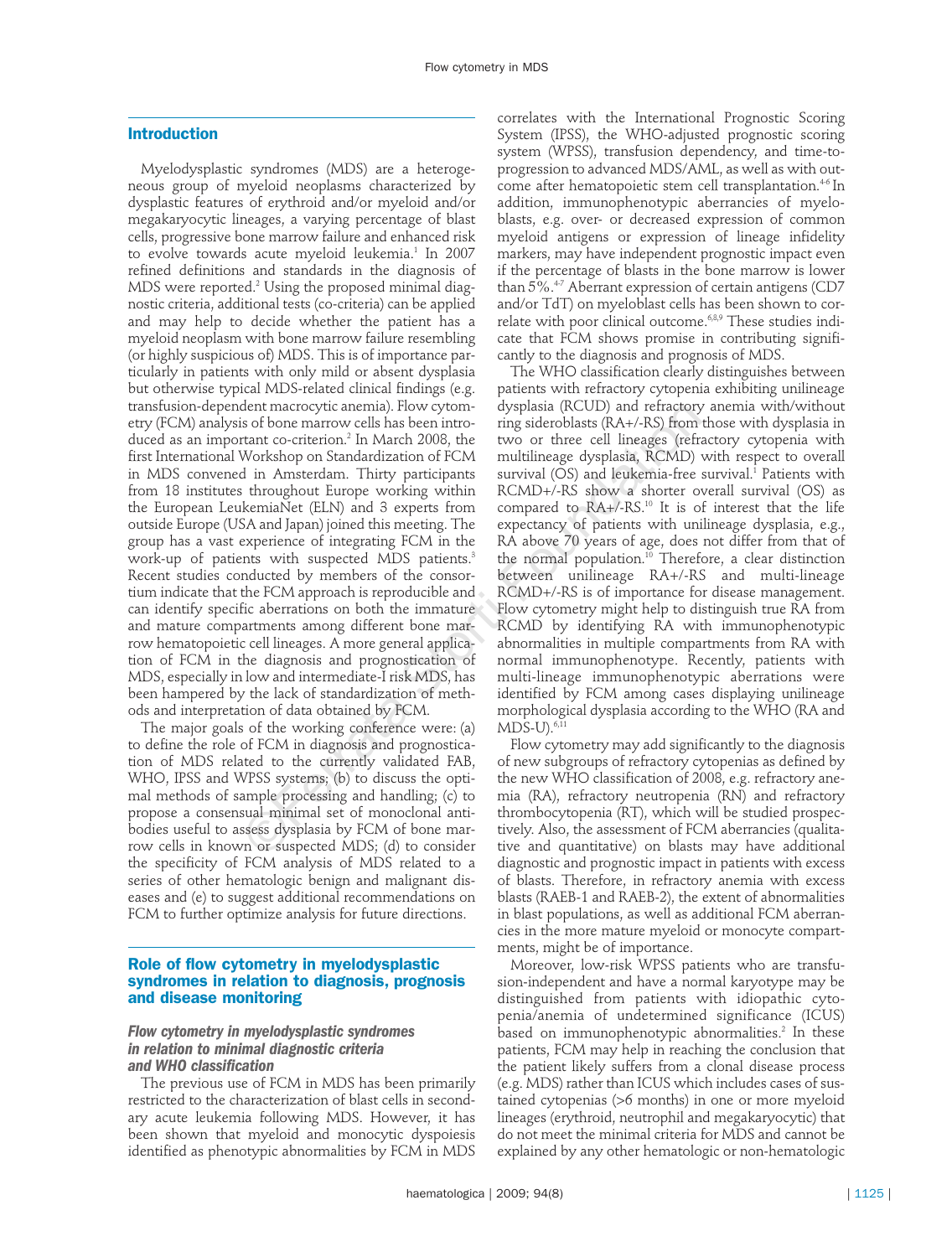disease.<sup>2,12</sup> In some of these patients, the type of cytopenia (e.g. transfusion-dependent macrocytic anemia) may point to the potential existence of an underlying MDS or a pre-MDS phase. It has been proposed that FCM contributes significantly to diagnosis and may distinguish early MDS from ICUS due to its accuracy in enumerating blasts, to assess abnormalities in the blast population (even <5%) and by documenting immunophenotypic abnormalities in maturing myeloid cells. Finally, the WHO classification separates MDS with isolated del(5q) as a distinct entity since these patients are characterized by specific morphological and clinical parameters and have a very low risk of evolving to AML.<sup>13</sup> Flow cytometry might help to identify 5q- patients with or without additional immunophenotypic abnormalities.

# *Flow cytometry in myelodysplastic syndromes in relation to risk assessment by cytogenetics, genomics, IPSS and WPSS*

The IPSS represents the benchmark for clinical trials and the treatment-decision making processes in MDS.<sup>14</sup> In addition, the effects of the validated IPSS variables (morphological bone marrow blast cell percentage, number of peripheral cytopenias and karyotype) within WHO categories have been shown to correlate with outcome in several studies.<sup>15-19</sup> A major limitation of the IPSS is that newly defined prognostic parameters have not been included, e.g. LDH, bone marrow fibrosis, circulating blasts (normal or aberrant), as well as data on transfusion requirements. In addition, there is increasing evidence to suggest that the IPSS-defined cytogenetic subgroups should be reclassified.17,20 In that context, FCM may also be of importance in those patients with a normal karyotype and an equivocal morphology (e.g. not fulfilling the minimal diagnostic criteria as discussed above) and in patients with a normal karyotype but with less than 20 metaphases analyzed with no proof of clonality.21,22 Emerging evidence from single nucleotide polymorphisms (SNP) array genotyping studies suggests that clonal selection and expansion is present in some cases where morphological evidence for MDS is equivocal. Prospective studies will be required to determine whether conventional karyotyping, SNP karyotyping and FCM are able to further distinguish MDS subgroups. First data are currently being reported on microRNA expression profiling in MDS.<sup>23-29</sup> Although the WPSS provides a superior prognostic algorithm compared to IPSS, FCM may further improve diagnosis and prognostication. Prospective studies are now beginning to further assess the relevance of WPSS and FCM in MDS. Yet, the significance of morphological classification and prognostic scoring systems in MDS is not defined for patients treated with currently available drugs and therefore may not adequately predict disease outcome. Newly designed prospective studies are warranted to include old and new methods, e.g. FCM, to accurately investigate the prognostic significance. **EXEMENT DEFECTS:**<br> **EXEMENT AND STEP SERVENT STONG STAND STAND STAND STAND STAND STAND STAND STAND STAND STAND STAND STAND STAND STAND STAND STAND STAND STAND STAND STAND STAND STAND STAND STAND STAND STAND STAND STAND ST** 

# *Flow cytometry in monitoring treatment and disease progression in myelodysplastic syndromes*

Disease monitoring in MDS implies sequential analysis of characteristic aberrancies. Once certain immuno-

phenotypic aberrancies are defined, patients can also be monitored by FCM to determine disease progression (increased abnormalities) or response to therapeutic interventions. Preliminary studies indicate that MDSrelated FCM abnormalities in bone marrow cells are no longer detectable or decrease in number in responding patients when compared to pre-treatment results. ${}^{3}$ Response to intensive therapy may lead to reconstitution of normal cells after neoplastic cells have been eliminated which can be nicely demonstrated by FCM. A caveat is that therapeutic drugs can alter aberrancies or even introduce new ones. Stable FCM aberrancies during treatment may spare patients long-term treatment with ineffective drugs with potential toxicity. Flow cytometry monitoring may be important especially when no other disease parameters, such as molecular and cytogenetic parameters, are available. Finally, FCM may contribute significantly in those patients in complete remission (CR) after induction therapy for AML with persistence of cytopenias that suggest a pre-phase of MDS. The clinical outcome of these patients is very poor.

# **Optimal methods for processing and handling of samples for flow cytometry in myelodysplastic syndromes**

Published studies regarding the immunophenotypic characteristics of erythroid, precursor and maturing myeloid cells in MDS patients employed variable methodologies and different reagents. In virtually all studies, diverse panels of antibodies, different anticoagulants, time to FCM, and storage/transport conditions were used. Moreover, information about instrument settings and quality control is usually limited. In previous immunophenotypic studies of hematologic malignancies, many of these variables have been shown to dramatically influence the results of FCM analysis.<sup>31</sup> In MDS, such technical issues are particularly relevant, since they can affect the number of immunophenotypic abnormalities detected and the magnitude of such abnormalities. Thus, standardized application of FCM in the diagnosis and monitoring of MDS requires a minimal variability introduced by different sample processing, antibody combinations, data acquisition and interpretation of data.

We documented the variations in these technical parameters in 15 participating institutes through a survey of practice. A summary of the questionnaires (set out in part in Tables 1-3) was a starting point of discussions with the aim of reaching a consensus on how to standardize these parameters. The final recommendations for the various steps involved in FCM in MDS are discussed below.

# *Sample preparation, handling and processing Samples*

Analysis of FCM aberrancies in MDS should be performed preferably in bone marrow samples; only sparse data are available on FCM in MDS in peripheral blood samples. Bone marrow aspirates should be collected using either heparin or, less preferable, EDTA as anticoagulant. Delayed processing of specimens collected in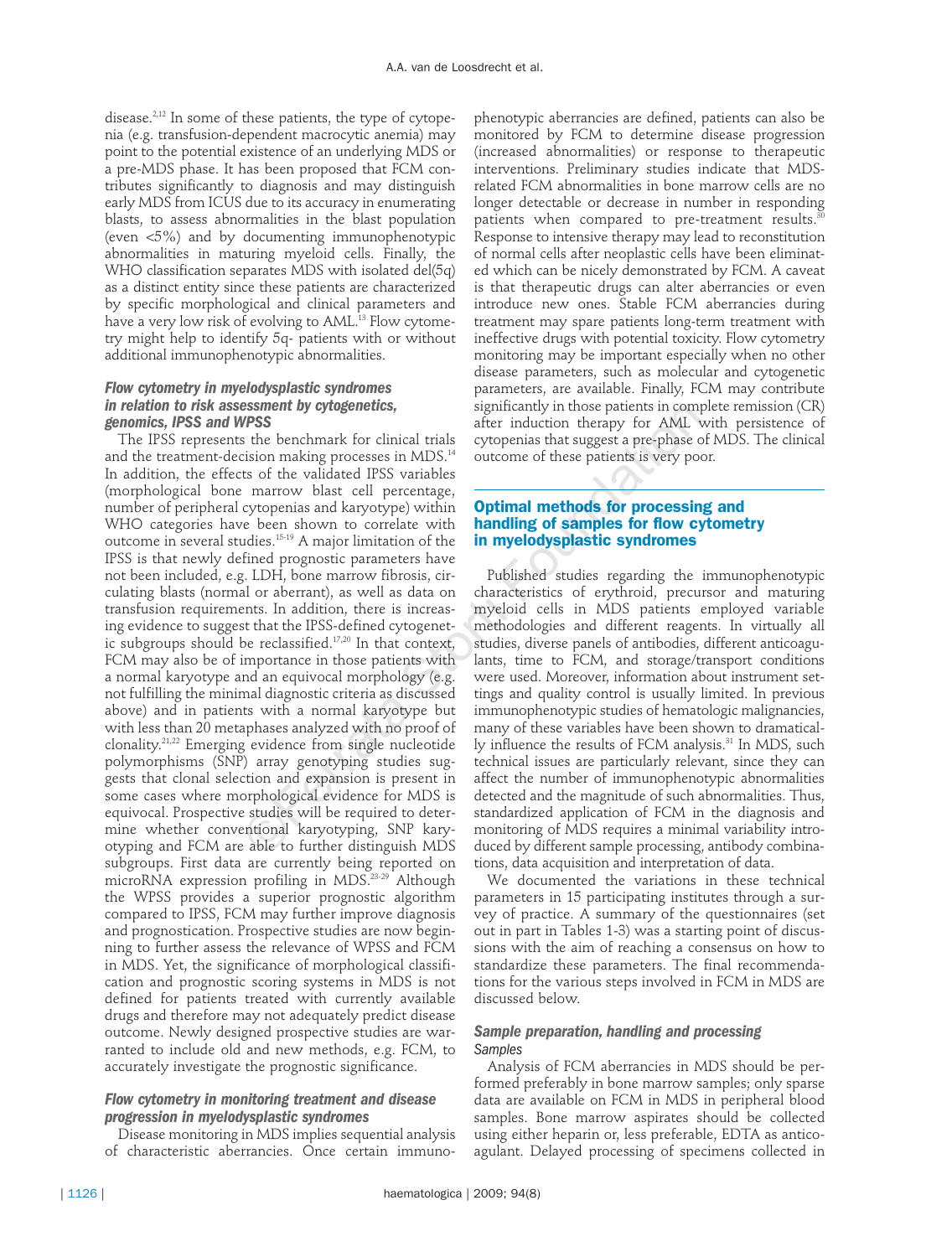EDTA may influence the expression of certain antigens such as CD10, CD11b, CD16 and CD64.<sup>11,32</sup> Sample processing should preferably be performed within 24 h after aspiration. The sample should be stored at room temperature until processed in the laboratory. Samples processed at later time points may still be evaluable, but extra controls should be included to evaluate the quality of the sample. Addition of glucose containing tissue culture media (1:1) may be helpful in preserving cell viability.

#### *Red blood cell lysis*

Flow cytometry in MDS mainly concerns analysis of white blood cells and nucleated red blood cells. For lysis of the non-nucleated red blood cells, ammonium chloride (either home-made or commercially available) should be used. The lysing solution should not contain a fixative, since this may result in selective cell loss or may change light scatter properties of the cells. Other (commercial) lysing solutions, not containing a fixative, may be used after parallel testing. The lysis of red blood cells is recommended prior to antibody staining for two main reasons. First, bulk-lysis will result in fully identical cell suspensions in the separate analysis tubes, thereby facilitating comparison between tubes. Second, this approach allows the use of a fixed cell concentration for the stainings. Red blood cell lysing can be performed by mixing a maximum of 3 ml whole bone marrow with ammonium chloride (total volume: 50 mL); incubation for 10 min at room temperature while mixing gently. Cells should be washed using phosphate buffered saline (PBS) with 0.5% bovine or human serum albumin (hereafter referred to as washing buffer). Centrifugation should be performed at 300g or less. If, after washing, macroscopic evaluation shows that the cell pellet still contains red blood cells, a second lysing step Ut in selective cell loss or may change mixing, cells should be incubated and the model of the fields. Storting a fixative, may be used tandem-fluorochromes are used the cells. Other (commercial) temperature in the dark. S

may be performed. Otherwise, the cell pellet can be resuspended in washing buffer. The use of mononuclear cells after density separation is not recommended due to selective loss of cells (particularly mature granulocytes). It should be noted, however, that density separation may be preferable for specific applications such as assessment of the erythroid lineage.<sup>24</sup>

#### *Antibody staining*

Dilution of antibodies and washing of cells should be performed using PBS/0.5% bovine or human serum albumin. The addition of serum albumin prevents nonspecific binding of antibodies and therefore reduces background staining. To assure sufficient and constant numbers of analyzed cells, it is recommended to use 500,000 cells per tube. Optimally titrated antibodies should be added to the cell suspension and after gently mixing, cells should be incubated for 15 min at room temperature in the dark. Special care should be taken if tandem-fluorochromes are used, since these fluorochromes may be highly sensitive to light exposure (such as PE-Cy5, PE-Cy7, APC-H7 and Horizon<sup>TM</sup> V450 conjugates). It must also be pointed out that compensation settings frequently vary from batch to batch. After incubation, cells should be washed at least once. In addition to surface staining, intracellular staining may be informative. If intracellular staining is performed, the membrane-bound antigens should be stained first, followed by fixation and permeabilization using well evaluated commercial reagents and subsequent intracellular staining and washing. Since many fixation and permeabilization reagents may alter the light scatter characteristics of the cells, it is not recommended to use the scatter characteristics for identification and gating of cells. In addition, since fixation and permeabilization

|  |  |  | Table 1. Parameters scored as aberrant in the immature compartment. |  |
|--|--|--|---------------------------------------------------------------------|--|
|  |  |  |                                                                     |  |

| <b>Myeloblasts</b>                                        | $\frac{9}{1}$ | <b>B</b> cell progenitors                                               | %        |  |
|-----------------------------------------------------------|---------------|-------------------------------------------------------------------------|----------|--|
| Increased percentage <sup>2</sup>                         | 91            | Decreased number/percentage <sup>+</sup><br>increased number/percentage | 82<br>45 |  |
| Abnormal granularity $(SSC)^2$                            | 73            |                                                                         |          |  |
| Abnormal expression of CD45 <sup>2</sup>                  | 100           |                                                                         |          |  |
| Abnormal expression of CD13                               | 100           |                                                                         |          |  |
| Abnormal expression of CD33                               | 100           |                                                                         |          |  |
| Abnormal expression of CD34 <sup>2</sup>                  | 91            |                                                                         |          |  |
| Abnormal expression of CD117 <sup>2</sup>                 | 82            |                                                                         |          |  |
| Expression of CD11b <sup>2</sup>                          | 82            |                                                                         |          |  |
| Expression of CD15 <sup>2</sup>                           | 64            |                                                                         |          |  |
| Abnormal expression of HLA-DR <sup>2</sup>                | 55            |                                                                         |          |  |
| Expression of CD36                                        | 45            |                                                                         |          |  |
| Abnormal expression of TdT                                | 36            |                                                                         |          |  |
| Expression of CD41/CD42b/CD61                             | 36            |                                                                         |          |  |
| Expression of CD38                                        | 27            |                                                                         |          |  |
| Expression of CD4                                         | 18            |                                                                         |          |  |
| Expression of lineage infidelity marker CD2 <sup>2</sup>  | 82            |                                                                         |          |  |
| Expression of lineage infidelity marker CD5 <sup>2</sup>  | 82            |                                                                         |          |  |
| Expression of lineage infidelity marker CD7 <sup>2</sup>  | 91            |                                                                         |          |  |
| Expression of lineage infidelity marker CD19 <sup>2</sup> | 91            |                                                                         |          |  |
| Expression of lineage infidelity marker CD56 <sup>2</sup> | 91            |                                                                         |          |  |

*1 percentage of survey participants who analyzed a given aberrancy; <sup>2</sup> considered as relevant finding.*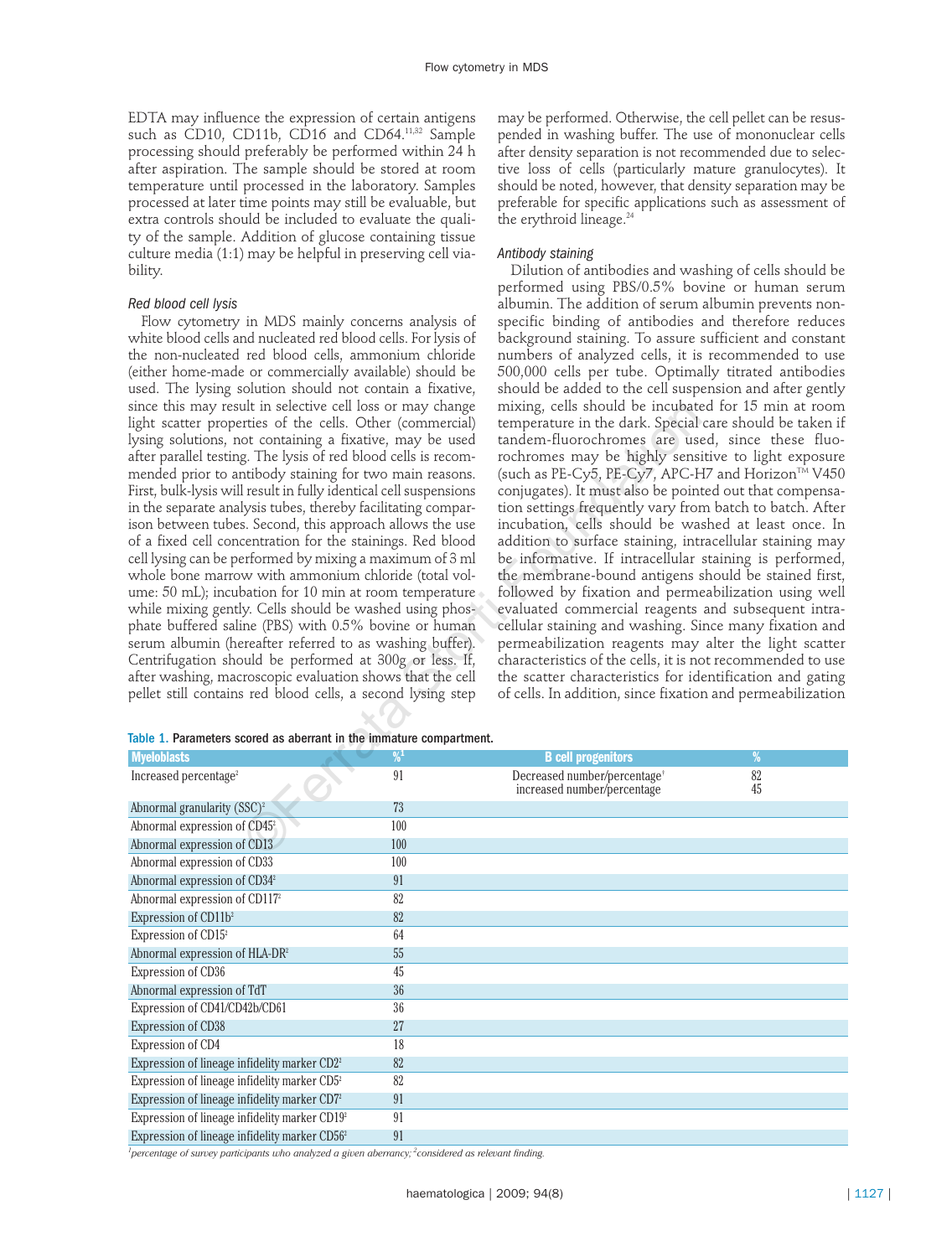|  |  |  |  |  |  |  |  |  | Table 2. Parameters scored as aberrant in the maturing myeloid and monocytic compartment. |  |
|--|--|--|--|--|--|--|--|--|-------------------------------------------------------------------------------------------|--|
|--|--|--|--|--|--|--|--|--|-------------------------------------------------------------------------------------------|--|

| <b>Granulocytes (maturing myeloid cells)</b>                                                                   | $\frac{9}{1}$ | <b>Monocytes</b>                                            | $\frac{9}{1}$ |
|----------------------------------------------------------------------------------------------------------------|---------------|-------------------------------------------------------------|---------------|
| Decreased myeloid $\nu s$ . lymphoid ratio $(\langle 1 \rangle)$                                               | 36            | Decreased/increased as compared to lymphocytes <sup>2</sup> | 45            |
| Abnormal granularity $(SSC)^2$                                                                                 | 100           | Abnormal granularity (SSC)                                  | 45            |
| Abnormal expression of CD45 <sup>2</sup>                                                                       | 64            | Abnormal expression of CD45                                 | 55            |
| Asynchronous shift to the left                                                                                 | 82            | Abnormal distribution of immature/mature cells              |               |
| Abnormal CD16/CD13 pattern <sup>2</sup>                                                                        | 82            | Abnormal expression of CD33 <sup>2</sup>                    | 73            |
| Abnormal CD11b/CD13 pattern <sup>2</sup>                                                                       | 73            | <b>Expression of HLA-DR</b>                                 | 73            |
| Abnormal expression of CD33                                                                                    | 73            | Abnormal CD11b/HLA-DR pattern <sup>2</sup>                  | 73            |
| Expression of CD34 <sup>2</sup>                                                                                | 73            | <b>Expression of CD34</b>                                   | 73            |
| Expression of HLA-DR                                                                                           | 73            | Abnormal expression of CD14                                 | 73            |
| Abnormal expression of CD15                                                                                    | 55            | Abnormal expression of CD13 <sup>2</sup>                    | 73            |
| Abnormal/lack of expression of CD10                                                                            | 45            | Abnormal expression of CD36 <sup>2</sup>                    | 45            |
| Abnormal expression of CD36                                                                                    | 45            | Abnormal expression of CD64                                 | 36            |
| Abnormal expression of CD64 <sup>2</sup>                                                                       | 36            | Abnormal expression of CD11c                                | 18            |
| Abnormal expression of CD66                                                                                    | 27            | Abnormal expression of CD15                                 | 9             |
| Abnormal expression of CD16                                                                                    | 9             |                                                             |               |
| Expression of lineage infidelity marker CD2 <sup>2</sup>                                                       | 73            | Expression of lineage infidelity marker CD2 <sup>2</sup>    | 73            |
| Expression of lineage infidelity marker CD5                                                                    | 73            | Expression of lineage infidelity marker CD5 <sup>2</sup>    | 73            |
| Expression of lineage infidelity marker CD7 <sup>2</sup>                                                       | 82            | Expression of lineage infidelity marker CD7 <sup>2</sup>    | 73            |
| Expression of lineage infidelity marker CD19 <sup>2</sup>                                                      | 82            | Expression of lineage infidelity marker CD19 <sup>2</sup>   | 73            |
| Overexpression of CD56                                                                                         | 45            | Overexpression of CD56 <sup>2</sup>                         | 91            |
| percentage of survey participants who analyzed a given aberrancy: $\frac{2}{3}$ considered as relevant finding |               |                                                             |               |

*percentage of survey participants who analyzed a given aberrancy; <sup>2</sup> considered as relevant finding.*

may result in selective cell loss, this procedure should not be used for enumeration of cell populations.

#### *Cell fixation*

To stabilize cell membranes, prevent possible dissociation of antibodies and reduce biohazard, it is recommended to fix the cells after staining and washing.<sup>33</sup> Commercially available 0.5% paraformaldehyde (PFA) in PBS (pH 7.4) is recommended. Washed cells should be resuspended in fixation buffer (PBS/0.5% PFA). Cells should not be stored after this fixation step, but immediately processed for sample acquisition on the flow cytometer. Of note, some of the newer tandem conjugates are subject to partial degradation when PFA is added. To minimize variations in sample processing, the use of automated sample preparation platforms would be preferable.

#### *Instrument setup and data acquisition*

The number of lasers, the number of detectors, the setup of the filters, and digital or analog data processing will logically affect the number of antibodies and the types of fluorochromes that can be assessed simultaneously and will have significant impact on the fluorescent patterns obtained. The flow cytometer should be set up and calibrated according to previously published recommendations.<sup>34</sup>

#### **Application of multiparameter flow cytometry analysis in myelodysplastic syndromes**

Application of FCM in the diagnosis, prognostication and monitoring of MDS requires consensus on a minimal

| 16                                                                                                                                                                                                                                                                                                                                                                                   | 9  |                                                                                                                                                                                                                                                                                                                                                       |                                                          |
|--------------------------------------------------------------------------------------------------------------------------------------------------------------------------------------------------------------------------------------------------------------------------------------------------------------------------------------------------------------------------------------|----|-------------------------------------------------------------------------------------------------------------------------------------------------------------------------------------------------------------------------------------------------------------------------------------------------------------------------------------------------------|----------------------------------------------------------|
| elity marker CD2 <sup>2</sup>                                                                                                                                                                                                                                                                                                                                                        | 73 | Expression of lineage infidelity marker CD2 <sup>2</sup>                                                                                                                                                                                                                                                                                              | 73                                                       |
| elity marker CD5                                                                                                                                                                                                                                                                                                                                                                     | 73 | Expression of lineage infidelity marker CD5 <sup>2</sup>                                                                                                                                                                                                                                                                                              | 73                                                       |
| elity marker CD7 <sup>2</sup>                                                                                                                                                                                                                                                                                                                                                        | 82 | Expression of lineage infidelity marker CD7 <sup>2</sup>                                                                                                                                                                                                                                                                                              | 73                                                       |
| elity marker CD19 <sup>2</sup>                                                                                                                                                                                                                                                                                                                                                       | 82 | Expression of lineage infidelity marker CD19 <sup>2</sup>                                                                                                                                                                                                                                                                                             | 73                                                       |
| ts who analyzed a given aberrancy; $^2$ considered as relevant finding.                                                                                                                                                                                                                                                                                                              | 45 | Overexpression of CD56 <sup>2</sup>                                                                                                                                                                                                                                                                                                                   | 91                                                       |
| e cell loss, this procedure should                                                                                                                                                                                                                                                                                                                                                   |    | Table 3. Parameters scored as aberrant in the erythroid compart-<br>ment.                                                                                                                                                                                                                                                                             |                                                          |
| eration of cell populations.                                                                                                                                                                                                                                                                                                                                                         |    | <b>Erythroid cells</b>                                                                                                                                                                                                                                                                                                                                | $\frac{9}{1}$                                            |
| nbranes, prevent possible dissocia-<br>d reduce biohazard, it is recom-<br>ells after staining and washing. <sup>33</sup><br>le 0.5% paraformaldehyde (PFA) in<br>nmended. Washed cells should be<br>ion buffer (PBS/0.5% PFA). Cells<br>fter this fixation step, but immedi-<br>sample acquisition on the flow<br>ome of the newer tandem conju-<br>partial degradation when PFA is |    | Increased percentage after lysis<br>Abnormal granularity (SSC)<br>Abnormal expression of CD45<br>Abnormal expression of CD71<br>Abnormal CD71/CD235a pattern <sup>2</sup><br>Abnormal expression of CD235a<br>Abnormal expression of CD117<br>Abnormal expression of CD34<br>Abnormal expression of CD36<br>Abnormal expression of CD105 <sup>2</sup> | 45<br>45<br>64<br>73<br>64<br>55<br>55<br>45<br>36<br>36 |
| ariations in sample processing, the                                                                                                                                                                                                                                                                                                                                                  |    | Abnormal expression of H-ferritin<br>Abnormal expression of M-ferritin                                                                                                                                                                                                                                                                                | 18<br>18                                                 |
| nple preparation platforms would                                                                                                                                                                                                                                                                                                                                                     |    |                                                                                                                                                                                                                                                                                                                                                       |                                                          |

*1 Percentage of survey participants who analyzed a given aberrancy; <sup>2</sup> considered as relevant finding.*

panel of antibodies necessary to classify specific bone marrow subpopulations, enumerating blast cells and detecting immunophenotypic lineage-associated dysplasia. The workshop participants agreed on the characterization of the immature blasts as well as the maturing monocyte, myeloid and erythroid lineages. Analysis of dysplasia of megakaryopoiesis is excluded since current knowledge of dysplastic marker expression in this cell type is limited. The same holds true for basophils, eosinophils, dendritic cell populations and mast cells, although one can expect that also these cells are sometimes involved in the neoplastic process and thus display aberrant phenotypes in MDS.<sup>7,3</sup>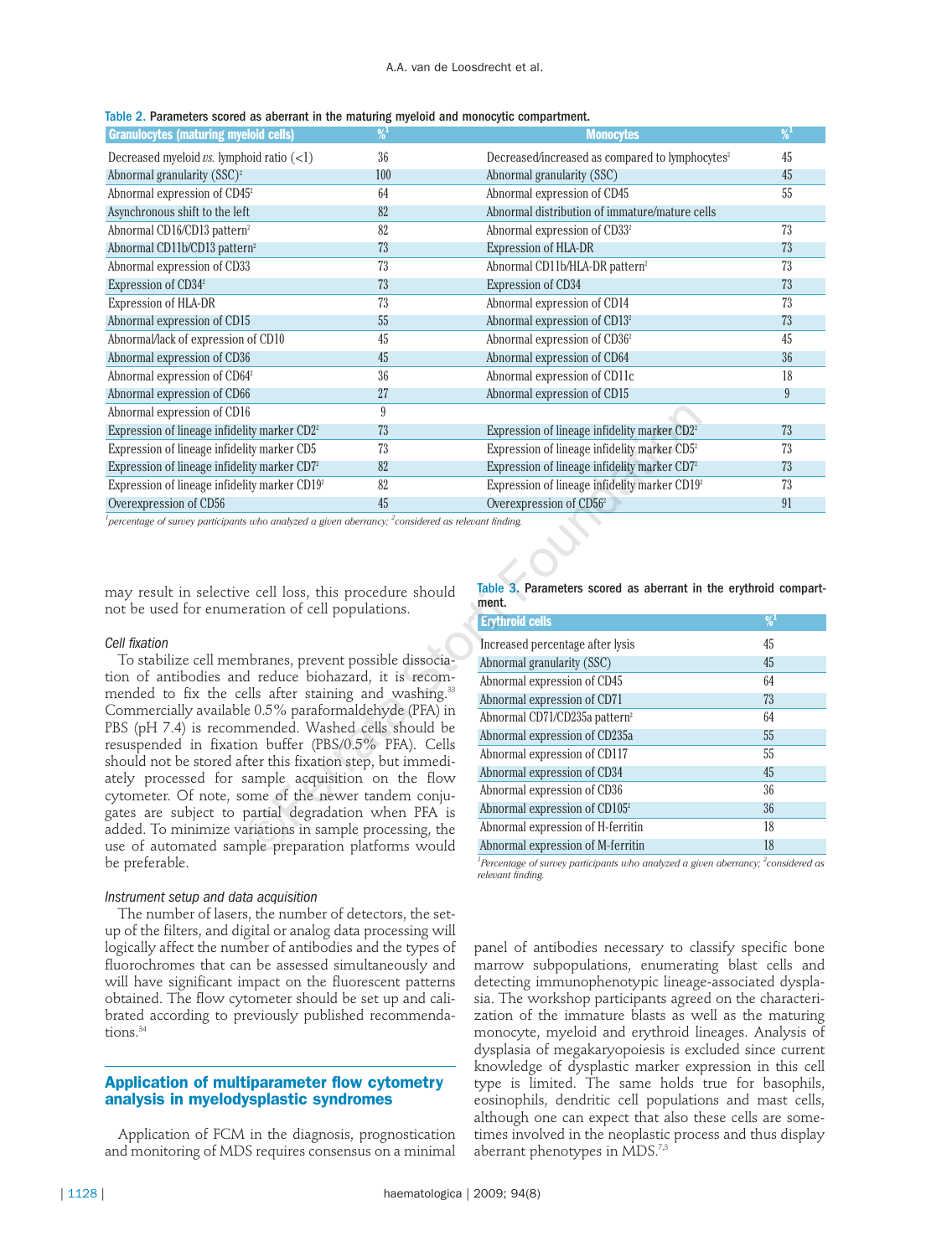# *Recommended combinations of monoclonal antibodies*

A simple and robust set of markers to analyze dysplasia in the erythroid and myeloid lineages is desirable. A minimal panel for FCM analysis of MDS should allow the analysis of abnormal expression of selected antigens and the relation between antigens of relevance in specific subpopulations of cells. A 4-color panel is recommended in multicenter studies. A panel larger than 4-colors is currently regarded as being too technically and analytically challenging for standard clinical analysis of MDS bone marrow samples in daily clinical practice in all centers. Table 4 summarizes recommended antibody combinations in which consensus could be reached, CD45 being ubiquitous in every combination. Experience of workshop participants and data from the literature were helpful in deciding which of the parameters would be most informative and important in the FCM analysis of MDS. An example of a 4-color antibody panel for FCM in MDS is shown in Table 5. Recommended antibody combinations per specific subpopulation will be discussed below.

#### *Analysis of immature myeloid and lymphoid compartment (myeloblasts and lymphoblasts) Definition and enumeration of blasts*

identify myeloblasts (CD45<sup>dim</sup> and SSC<sup>low/int</sup>).<sup>36</sup> The blasts observed in MDS are usually restricted to this region; however, maturation along the monocytic or neutrophilic lineages may place the abnormal blasts outside this region. Occasionally, abnormal myeloblasts in MDS can lack CD45 expression altogether. $37$  The region where myeloblasts reside by CD45/SSC includes not only myeloblasts, but B-cell precursors (lymphoblasts or *hematogones*), monoblasts, basophils, erythroblasts, dendritic cell precursors, and hematopoietic stem cells (HSC) in varying proportions. The myeloblasts present in MDS should be distinguished from these other populations upon analysis by proper gating strategies using antibody combinations such as CD45/CD34/CD117/HLA-DR and CD45/CD34/CD123/HLA-DR.

The enumeration of blasts may be of critical importance, though there is a caveat about sample quality. Differences are seen in blast counts as assessed by morphology and FCM. Bone marrow aspirates for FCM analysis often contain fewer bone marrow spicules than the fraction used to prepare smears. Moreover, samples can be diluted by peripheral blood.<sup>38</sup> Another important issue is the terminology of what constitutes a blast: the definition of blasts by FCM (myeloid as well as lymphoid), inclusion or exclusion of granular blasts, and the resemblance of monocytes and blasts should be defined and/or corrected in a uniform manner.<sup>3</sup> Myeloblasts may

|  |  | Table 4. Proposed marker combinations for flow cytometry analysis of dysplasia in myelodysplastic syndromes.* |
|--|--|---------------------------------------------------------------------------------------------------------------|
|--|--|---------------------------------------------------------------------------------------------------------------|

| FCM analysis of MDS. An example of a 4-color antibody<br>panel for FCM in MDS is shown in Table 5.<br>Recommended antibody combinations per specific sub-<br>population will be discussed below.<br><b>Analysis of immature myeloid and lymphoid</b><br>compartment (myeloblasts and lymphoblasts)<br>Definition and enumeration of blasts<br>Table 4. Proposed marker combinations for flow cytometry analysis of dysplasia in myelodysplastic syndromes.* |                  | ters would be most informative and important in the<br>The combination of CD45 and SSC provides a means to |                                                  | Differences are seen in blast counts as assessed by mor-<br>phology and FCM. Bone marrow aspirates for FCM<br>analysis often contain fewer bone marrow spicules than<br>the fraction used to prepare smears. Moreover, samples<br>can be diluted by peripheral blood. <sup>38</sup> Another important<br>issue is the terminology of what constitutes a blast: the<br>definition of blasts by FCM (myeloid as well as lym-<br>phoid), inclusion or exclusion of granular blasts, and the<br>resemblance of monocytes and blasts should be defined<br>and/or corrected in a uniform manner. <sup>3</sup> Myeloblasts may |                   |                                  |
|-------------------------------------------------------------------------------------------------------------------------------------------------------------------------------------------------------------------------------------------------------------------------------------------------------------------------------------------------------------------------------------------------------------------------------------------------------------|------------------|------------------------------------------------------------------------------------------------------------|--------------------------------------------------|-------------------------------------------------------------------------------------------------------------------------------------------------------------------------------------------------------------------------------------------------------------------------------------------------------------------------------------------------------------------------------------------------------------------------------------------------------------------------------------------------------------------------------------------------------------------------------------------------------------------------|-------------------|----------------------------------|
|                                                                                                                                                                                                                                                                                                                                                                                                                                                             | <b>Erythroid</b> | <b>Immature</b><br>myeloid                                                                                 | <b>Immature</b><br><i><u><b>Iymphoid</b></u></i> | <b>Maturing</b><br>granulocytes                                                                                                                                                                                                                                                                                                                                                                                                                                                                                                                                                                                         | <b>Monocytes</b>  | <b>Mature</b><br><b>lymphoid</b> |
| CD71, CD235a, CD117                                                                                                                                                                                                                                                                                                                                                                                                                                         | X                |                                                                                                            |                                                  |                                                                                                                                                                                                                                                                                                                                                                                                                                                                                                                                                                                                                         |                   |                                  |
| CD105                                                                                                                                                                                                                                                                                                                                                                                                                                                       | (X)              |                                                                                                            |                                                  |                                                                                                                                                                                                                                                                                                                                                                                                                                                                                                                                                                                                                         |                   |                                  |
| CD34,CD117                                                                                                                                                                                                                                                                                                                                                                                                                                                  | (X)              | $\mathbf X$                                                                                                |                                                  |                                                                                                                                                                                                                                                                                                                                                                                                                                                                                                                                                                                                                         |                   |                                  |
| CD11b, CD117                                                                                                                                                                                                                                                                                                                                                                                                                                                |                  |                                                                                                            |                                                  | X                                                                                                                                                                                                                                                                                                                                                                                                                                                                                                                                                                                                                       |                   |                                  |
| CD11b, HLA-DR                                                                                                                                                                                                                                                                                                                                                                                                                                               |                  | X                                                                                                          |                                                  | X                                                                                                                                                                                                                                                                                                                                                                                                                                                                                                                                                                                                                       | X                 |                                  |
| CD117, HLA-DR                                                                                                                                                                                                                                                                                                                                                                                                                                               |                  | X                                                                                                          |                                                  |                                                                                                                                                                                                                                                                                                                                                                                                                                                                                                                                                                                                                         |                   |                                  |
| CD123, HLA-DR                                                                                                                                                                                                                                                                                                                                                                                                                                               |                  | (x)                                                                                                        |                                                  | (x)                                                                                                                                                                                                                                                                                                                                                                                                                                                                                                                                                                                                                     |                   |                                  |
| CD34, CD15                                                                                                                                                                                                                                                                                                                                                                                                                                                  |                  | X                                                                                                          |                                                  | $\boldsymbol{X}$                                                                                                                                                                                                                                                                                                                                                                                                                                                                                                                                                                                                        |                   |                                  |
| CD34, CD5                                                                                                                                                                                                                                                                                                                                                                                                                                                   |                  | X                                                                                                          |                                                  | X                                                                                                                                                                                                                                                                                                                                                                                                                                                                                                                                                                                                                       | $\mathbf X$       |                                  |
| CD34, CD7, (CD13 <sup>§</sup> )                                                                                                                                                                                                                                                                                                                                                                                                                             |                  | X                                                                                                          |                                                  | X                                                                                                                                                                                                                                                                                                                                                                                                                                                                                                                                                                                                                       | X                 |                                  |
| CD34, CD56                                                                                                                                                                                                                                                                                                                                                                                                                                                  |                  | $\mathbf{X}$                                                                                               |                                                  | $\mathbf X$                                                                                                                                                                                                                                                                                                                                                                                                                                                                                                                                                                                                             | X                 |                                  |
| CD34, CD19                                                                                                                                                                                                                                                                                                                                                                                                                                                  |                  | X                                                                                                          | X                                                | X                                                                                                                                                                                                                                                                                                                                                                                                                                                                                                                                                                                                                       | X                 |                                  |
| CD10, CD19                                                                                                                                                                                                                                                                                                                                                                                                                                                  |                  |                                                                                                            | (x)                                              | $\mathbf X$                                                                                                                                                                                                                                                                                                                                                                                                                                                                                                                                                                                                             |                   |                                  |
| CD10, CD38                                                                                                                                                                                                                                                                                                                                                                                                                                                  |                  |                                                                                                            | (X)                                              |                                                                                                                                                                                                                                                                                                                                                                                                                                                                                                                                                                                                                         |                   |                                  |
| CD11b, CD13, CD16                                                                                                                                                                                                                                                                                                                                                                                                                                           |                  |                                                                                                            |                                                  | $\mathbf X$                                                                                                                                                                                                                                                                                                                                                                                                                                                                                                                                                                                                             |                   |                                  |
| CD65                                                                                                                                                                                                                                                                                                                                                                                                                                                        |                  |                                                                                                            |                                                  | (X)                                                                                                                                                                                                                                                                                                                                                                                                                                                                                                                                                                                                                     |                   |                                  |
| CD64, CD14                                                                                                                                                                                                                                                                                                                                                                                                                                                  |                  |                                                                                                            |                                                  |                                                                                                                                                                                                                                                                                                                                                                                                                                                                                                                                                                                                                         | $\mathbf X$       |                                  |
| CD64, CD36                                                                                                                                                                                                                                                                                                                                                                                                                                                  |                  |                                                                                                            |                                                  |                                                                                                                                                                                                                                                                                                                                                                                                                                                                                                                                                                                                                         | $\left( x\right)$ |                                  |
| CD33, CD14                                                                                                                                                                                                                                                                                                                                                                                                                                                  |                  | X                                                                                                          |                                                  | $\mathbf X$                                                                                                                                                                                                                                                                                                                                                                                                                                                                                                                                                                                                             | X                 |                                  |
| CD33, CD36                                                                                                                                                                                                                                                                                                                                                                                                                                                  | $(x)$ CD36       | X                                                                                                          |                                                  |                                                                                                                                                                                                                                                                                                                                                                                                                                                                                                                                                                                                                         | X                 |                                  |
| TdT                                                                                                                                                                                                                                                                                                                                                                                                                                                         |                  | (X)                                                                                                        | (X)                                              |                                                                                                                                                                                                                                                                                                                                                                                                                                                                                                                                                                                                                         |                   |                                  |
| CD79a                                                                                                                                                                                                                                                                                                                                                                                                                                                       |                  |                                                                                                            | (X)                                              |                                                                                                                                                                                                                                                                                                                                                                                                                                                                                                                                                                                                                         |                   |                                  |
| CD19 $\kappa$ <sub>2</sub>                                                                                                                                                                                                                                                                                                                                                                                                                                  |                  |                                                                                                            |                                                  |                                                                                                                                                                                                                                                                                                                                                                                                                                                                                                                                                                                                                         |                   | $(x)$ **                         |
| CD3, CD4, CD8                                                                                                                                                                                                                                                                                                                                                                                                                                               |                  |                                                                                                            |                                                  |                                                                                                                                                                                                                                                                                                                                                                                                                                                                                                                                                                                                                         |                   | $(X)$ **                         |

*\*CD45 is ubiquitous in every combination.X: minimally required,(x): supplementary.†Analysis of plasmacytoid DC (precursors),‡analysis of basophils, §CD7 expression on myeloblasts can be normal,e.g.monocytic/dendritic precursors are CD13dim/CD7dim,\*\*to complete immunological differential.*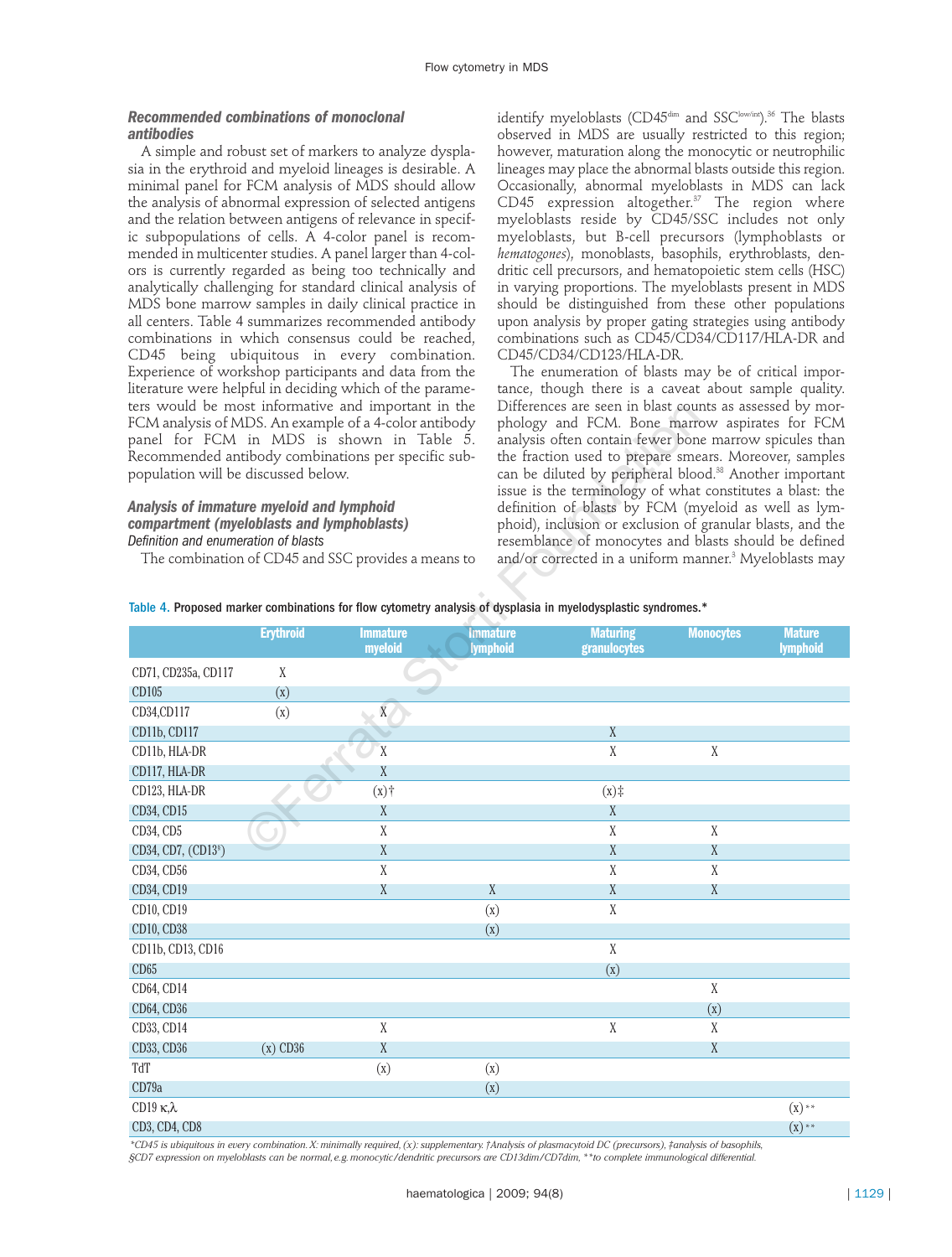be defined as CD45<sup>dim</sup>SSC<sup>low</sup>CD34<sup>+</sup> (in combination with a myeloid marker, negative for lymphoid markers) and denotes the earliest stage of the myeloblast. The most mature myeloblast in normal bone marrow expresses HLA-DR and CD117 in addition to CD34. The CD34 antigen is expressed on all hematopoietic precursors, but is lost relatively early in the maturation of hematopoietic cells. The level of CD34 expression is highly dependent on the CD34 antibody used since there are three different epitopes of the CD34 antigen, and on the fluorochrome coupled to the antibody.3 Due to the variability of the myeloblast position in CD45/SSC plots and the heterogeneity of the CD34 positive fraction, multiple or redundant methods are applied to identify and count the myeloblast cells present and to analyze aberrancies on blast cells. The percentages of myeloblasts obtained with redundant antibodies should correlate, unless the aberrant myeloblasts lack a particular antigen. An important caveat is that myeloblasts in MDS can be CD34 negative. Therefore, simply counting CD34 positive cells may be inappropriate in studies of this disease. If cells are CD34 negative, CD117 can be chosen as an alternative progenitor-marker, and myeloblasts can be defined as CD45<sup>dim</sup> SSClow/intHLA– DR+ CD11b– . The most accurate method to enumerate myeloblasts by FCM requires elimination of the erythroid cells in the analysis, e.g. by electronically gating them out. Therefore, the denominator will be total non-erythroid cells. Flow cytometry in MDS should not be considered an analysis to exactly replicate myeloblast counts by morphology. The cut-off level for abnormally increased blast counts by FCM in MDS may be closer to 3% of total nucleated cells in contrast to the 5% currently used by morphology.4,6,35,39 In addition, the detection and enumeration of circulating (aberrant) blasts is of increasing interest since some data suggest that the presence of blasts in peripheral blood in RA+/-RS may influence OS or may be associated with an increased risk of leukemic transformation and post-transplant relapse.<sup>5,40,41</sup> The effect of secondary myelofibrosis, which may an independent risk factor, on the presence of circulating blasts or myeloid progenitor cells is not yet clear. Circulating blasts in myelofibrosis are part of the natural course of the disease. Within the current WHO proposal of 2008, the presence of circulating blasts is discussed and seems to be associated with a worse clinical outcome, with overall survival identical to patients with MDS RAEB-1.5,40,41 contain antigon. An important caveat *Identification of now cytometry aperances*<br>
in MDS can be CD34 regative. Neoplastic myeloblasts in MDS mining CD34 positive cells may be phenotype that distinguishes them<br>
inting CD

Since a decreased percentage of progenitor B cells is frequently observed in MDS, enumeration of progenitor B cells, identified in the CD45<sup>dim/low</sup>SSC<sup>iow</sup> region and by their CD34+ CD19+ CD10+ phenotype, is recommended as a useful parameter.<sup>6,7,42,43</sup> The relevance of this observation is not yet known, since a decrease in progenitor B cells is also seen in the elderly population without MDS and may be a non-specific finding in other diseases such as myeloproliferative disorders (MPD) and immunodeficiencies. Recently, it was reported that, unlike CMML and MDS patients, most MPD patients maintained an adequate Bcell development except for those with chronic myeloid leukemia (CML).44,45 To circumvent problems regarding hemodilution in the enumeration of progenitor B cells, it was recommended that these cells are expressed as a fraction of all (CD34+ ) blast cells.39

#### *Identification of flow cytometry aberrancies in blasts*

Neoplastic myeloblasts in MDS may have an aberrant phenotype that distinguishes them from normal blasts. The most widely recognized aberrancies in the immature myeloid compartment in MDS, next to an increased percentage, concern abnormal intensity of CD34, CD45,

|  | Table 5. Example of a screening panel for 4-color flow cytometry of |  |  |  |
|--|---------------------------------------------------------------------|--|--|--|
|  | dysplasia in myelodysplastic syndromes.                             |  |  |  |

|                 | $FL-1$          | $FL-2$            | $FL-3$ | $FL-4$            |  |
|-----------------|-----------------|-------------------|--------|-------------------|--|
|                 |                 |                   | CD45   |                   |  |
| $\overline{2}$  | CD71            | CD235a            | CD45   | <b>CD117</b>      |  |
| $\overline{3}$  | CD36            | CD64              | CD45   | CD14              |  |
| $\overline{4}$  | CD10            | CD33              | CD45   | CD14              |  |
| 5               | CD16            | CD13              | CD45   | CD11 <sub>b</sub> |  |
| $6\phantom{.}6$ | <b>HLA-DR</b>   | CD117             | CD45   | CD11 <sub>b</sub> |  |
| 7               | $CD13 + CD33$   | CD117             | CD45   | CD34              |  |
| 8               | CD13            | CD7               | CD45   | CD34              |  |
| 9               | CD2             | CD56              | CD45   | CD34              |  |
| 10              | CD <sub>5</sub> | CD19              | CD45   | CD34              |  |
| 11              | CD15            | CD11 <sub>b</sub> | CD45   | CD34              |  |

*This panel was modified from a panel defined by the Dutch working party "FCM in MDS"of the Dutch Society for Cytometry (NVC).It should be of note that the construction of a panel depends on the available fluorochrome conjugates,antibodies and instrument performance characteristics.*

Table 6. Proposed list of pathological controls to determine the specificity of flow cytometry aberrancies in myelodysplastic syndromes. AML, hypoplastic AML, CML,

| $\ldots$                                                                                                                                                               |
|------------------------------------------------------------------------------------------------------------------------------------------------------------------------|
| Chronic myeloproliferative disease (e.g. PV, ET),                                                                                                                      |
| Aplastic anemia, PNH,                                                                                                                                                  |
| Myelofibrosis (p/s MPD and/or MDS), systemic mastocytosis, chronic eosinophilic leukemia                                                                               |
| Langerhans cell histiocytosis, hemaphagocytosis, anemia of                                                                                                             |
| Chronic diseases, anemia in autoimmune diseases (AITP, Rheumatoid Arthritis, SLE, SS), anemia due to renal insufficiency                                               |
| Secondary MDS, post-chemotherapy, drugs interfering with angiogenesis,                                                                                                 |
| Post-stem cell transplant settings (autologous or allogeneic stem cell Tx)                                                                                             |
| AML: acute myeloid leukemia; CML: chronic myeloid leukemia; PV: polycythemia vera; ET: essential thrombocytosis; PNH: paroxysmal nocturnal hemoglobinuria; MPD: myelo- |

*proliferative disorders;AITP: autoimmune thrombocytopenic purpura; SLE: systemic lupus erythematosus; SS: Sjögren syndrome; MDS: myelodysplastic syndromes.*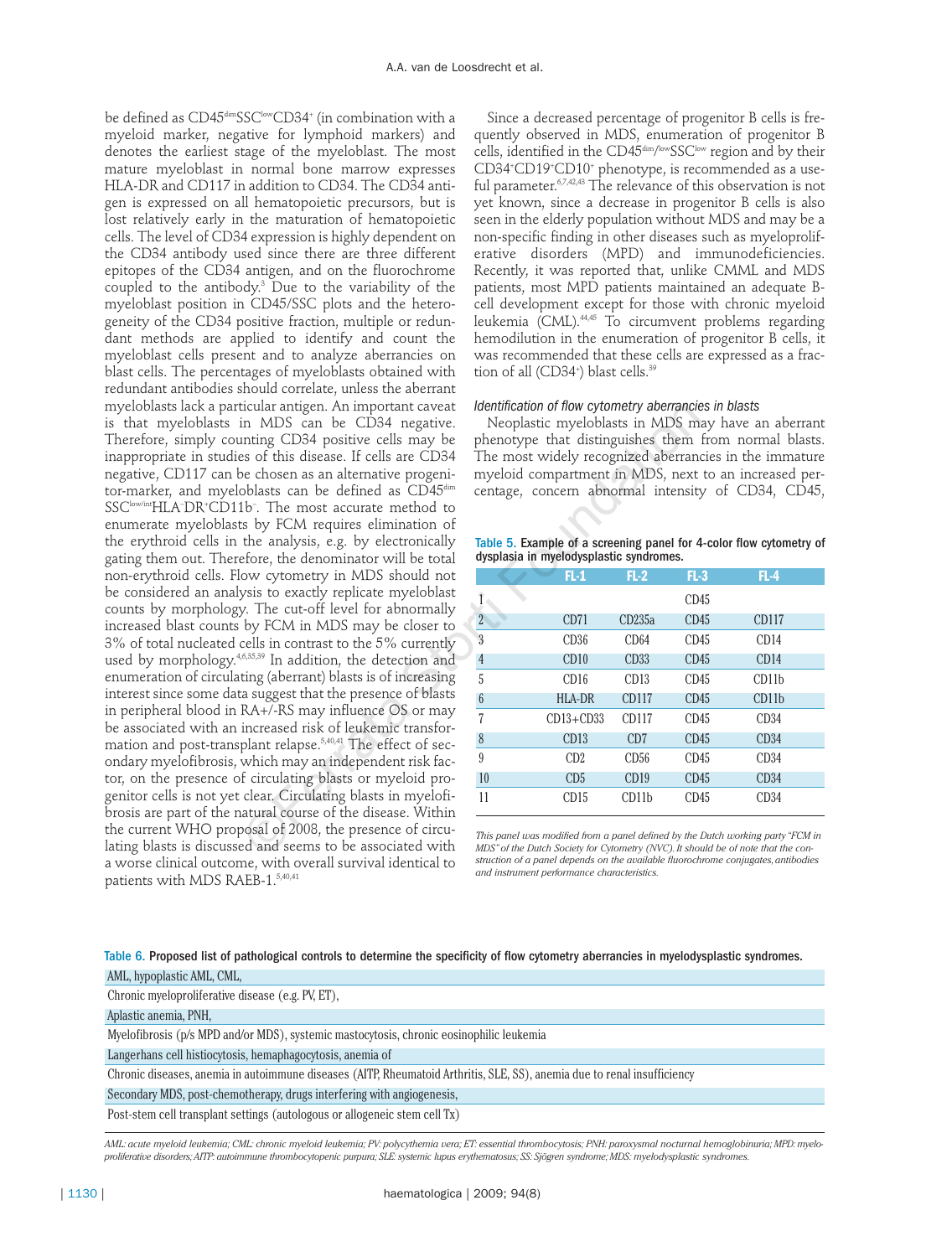CD13 or CD33 and/or the expression of lineage infidelity markers, as discussed below.<sup>4,6,8,11,35,46-48</sup> Aberrancies evaluated by the participants of the workshop are listed in Table 1. The consensus group regarded the following features of progenitor cells as most relevant: an increased percentage of myeloblasts, abnormal granularity (SSC), abnormal intensity of CD45, CD34, or CD117, or expression of CD11b or CD15, abnormal intensity (or lack) of HLA-DR and the expression of lineage infidelity markers such as TdT, CD7, CD19 or CD56. CD7 can be expressed on a small subset of early, normal myeloblasts. Antibody combinations that enable detection of these parameters are included in Table 4. To ensure that lineage infidelity markers are expressed on myeloblasts, a myeloid marker such as CD13 or CD33 can be added in the antibody combination. One must also take into account that certain aberrancies may appear following growth factor stimulation or regeneration, such as expression of CD56.4,49

# *Analysis of the maturing myeloid and monocytic compartment*

# *Definition of and aberrancies in the maturing myeloid compartment*

Maturing neutrophils, hereafter referred to as granulocytes, are most often defined by their CD45 expression (intermediate)36 and SSC profile (bright); CD33 may be added to distinguish granulocytes from monocytes in case of overlapping populations (dim and bright expression of CD33, respectively). Hypogranularity of granulocytes is a well-known phenomenon in MDS.<sup>46</sup> Hence, an abnormal SSC is amongst the most frequently observed FCM aberrancies within this compartment.<sup>3</sup> SSC of granulocytes is often expressed as ratio relative to that obtained for lymphocytes. Abnormal granulocytes can also be recognized by aberrant expression of antigens. This includes an altered expression, e.g. an increased or decreased expression of CD45, CD13, CD33, CD11b, CD16, and CD64, lack of CD10 on mature granulocytes, expression of CD34 or CD14, and expression of the lineage infidelity markers CD2, CD7 or CD19.<sup>4,6,11,46-48,50</sup> Due to genetic polymorphisms the expression of some antigens, e.g. CD33, may be non-specifically decreased. Aberrant expression of such antigens should be interpreted in relation to other myeloid subsets as well as related to extensive normal and pathological bone marrow samples. as expression of CD56.<sup>26</sup> DV pattern, abommal intensity of<br>
overexpression of CD56 and expression of CD56 and expression of CD56 and expression of cD56 and expression<br>
mencies in the maturing myeloid interferre in the an

Evaluation of aberrancies may be hampered by contamination of the population of interest. For instance, when the SSC of neutrophils is low, granulocytes often overlap monocytes; these cells should be electronically excluded by monocyte specific antigens such as CD14, CD36 and CD33hi. Eosinophils should be excluded as well; this can be done by an additional gate on CD45, SSC and/or CD16. Loss of CD16 is observed in paroxysmal nocturnal hemoglobinuria (PNH) and in patients with a genetic polymorphism.<sup>51-53</sup> Loss of CD16 has also been reported to coincide with apoptosis, at least in cell culture.54 It must also be taken into account that use of the anticoagulant EDTA may influence the expression of certain calcium dependent antigens, e.g. CD11b, and that cell activation can induce increased expression of HLA-DR and CD64, if samples are not prepared rapidly and certain antibody clones are used.3,11,32 Therefore,

immunophenotypic differences from normal patterns may not be specific for MDS.

# *Definition of and aberrancies in the monocytic compartment*

Monocytes can be defined based on their CD45 expression (intermediate-bright)<sup>36</sup> and SSC (intermediate); additional markers are CD36, CD14, CD64 and CD33. The proportion of monocytes in a sample can be expressed as ratio to the total non-erythroid cells or to lymphocytes. It was recommended to quantify monocytes not only by CD14 alone but also by CD36 and CD64, since the use of CD14 alone may underestimate the percentage of monocytes, particularly if immature forms are present.

The following aberrancies in maturing monocytes are considered as relevant: decreased or increased proportion of monocytes as compared to lymphocytes, abnormal intensity of CD13 or CD33, an abnormal CD11b/HLA-DR pattern, abnormal intensity of CD14, CD36 or CD64, overexpression of CD56 and expression of lineage infidelity markers CD2, CD7 or CD19 (Table 2).<sup>4,6,11,46-48,50</sup> As noted above, granulocytes with a decreased SSC can interfere in the analysis of monocytic aberrancies. It should be noted that the adhesion molecule CD56 is not truly a lineage infidelity marker since it can be expressed on either lymphoid or myeloid cells; only overexpression  $($ >1 log) is considered as aberrant.<sup>4,49</sup> CD56 is frequently seen in regenerating bone marrow after chemotherapy or stem cell transplant, on granulocytes and monocytes during G-CSF primed stem cell collections and during infections.4,49,55,56 Nevertheless, it was recently reported that CD56 expression on monocytes was the only discriminating marker between chronic myelomonocytic leukemia (CMML) and MDS (*p*=0.007); differences relating to CD56 expression were even more significant between CMML and MPD  $(p=0.0002)$ .<sup>45</sup> In addition, differential expression of IREM2 and CD14 might distinguish between normal and leukemic monocytes; in a normal differentiation route CD14 is expressed before IREM2, while in some leukemic monocytes IREM2 precedes CD14.57 However, additional studies are needed to confirm this observation.

Antibody combinations to enable analysis of aberrancies on granulocytes and monocytes as discussed above are presented in Table 4.

#### *Erythroid compartment*

Flow cytometry patterns of normal erythroid development were originally described in 1987.<sup>58</sup> Based on the knowledge of normal patterns, FCM aberrancies in the erythroid lineage in MDS were also reported in 2001.<sup>46</sup> At present, only limited numbers of antibodies are available to study erythroid dysplasia, therefore the spectrum of abnormalities in the erythroid compartment cannot be fully assessed. The erythroid population can be defined by lack of CD45 expression and light scatter.<sup>58</sup> The expression profile of glycophorin A (CD235a) and CD71 within this subpopulation is most widely analyzed. For immature erythropoietic cells, endoglin (CD105) and CD117 as well as CD36 can be employed as markers in normal marrow and probably also in MDS.<sup>7,35</sup> Analysis of the expression of CD105 and CD117 may thus also help in the assessment of erythroid dysplasia in MDS,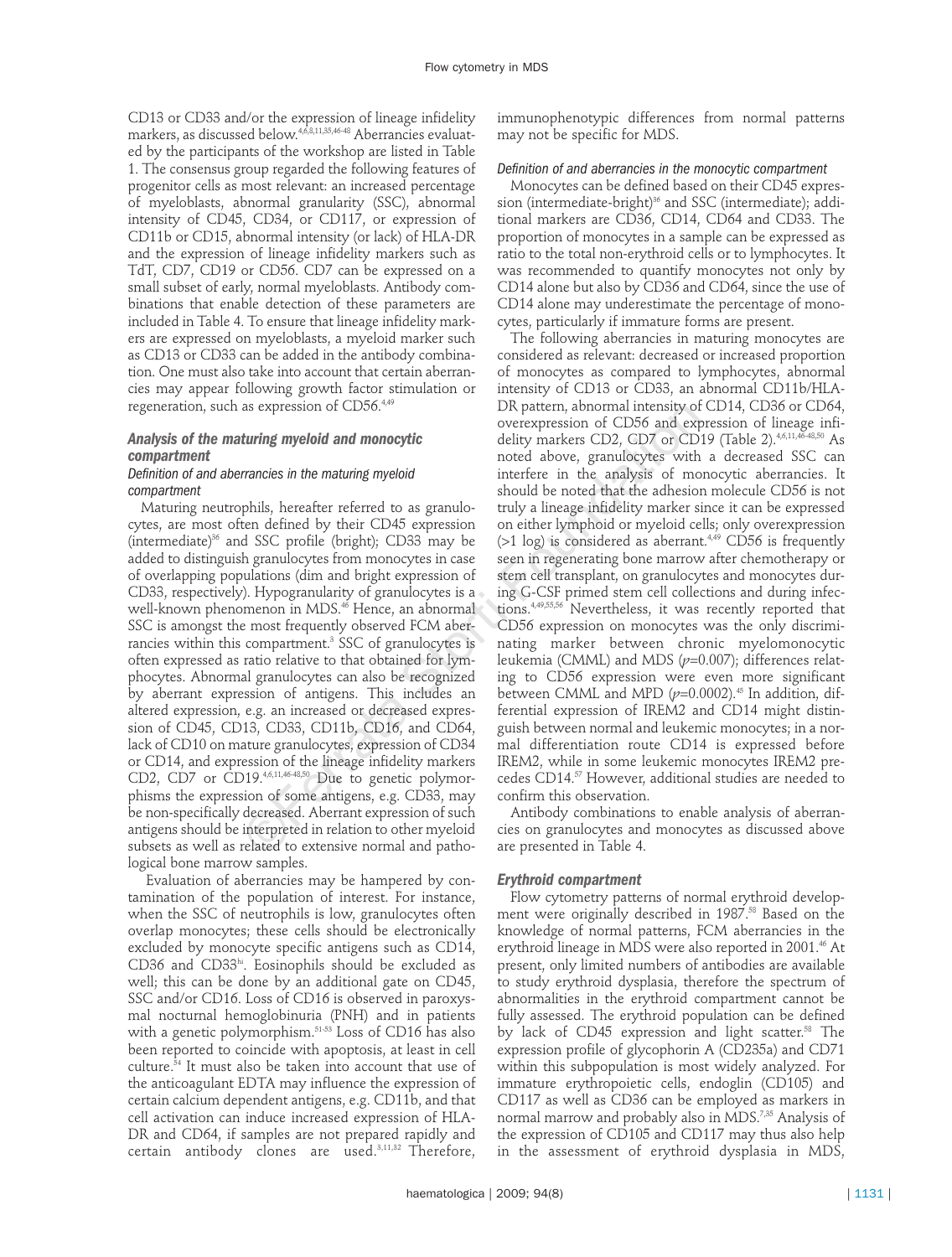although this has not been formally established. In addition, assessment of intracellular expression of H-ferritin and M-ferritin (MtF) may add information on erythroid dysplasia. M-ferritin expression is closely related to the presence of ringed sideroblasts in bone marrow (98% sensitivity, 100% specificity); and a strong correlation between MtF and Perls staining was reported ( $r=0.89$ ).<sup>59</sup> However, these antibodies are not commercially available at present. Consensus has been reached that at least the expression of CD45, CD71, CD235a, CD117 and CD105 should be analyzed with emphasis on an abnormal pattern of CD71 in relation to CD235a (Table 3).

# *Validation of specificity of flow cytometry analysis in myelodysplastic syndromes*

In addition to consensus on antibody combinations, agreement on interpretation of antigen expression profiles and expression patterns is necessary to enable solid information on diagnosis, prognosis and treatment monitoring in MDS. Multi-variate analysis of retrospective data-sets may clarify what is important to analyze and how to evaluate the abnormalities for prognosis.

To provide additional insights in the specificity and sensitivity of the observations in MDS with respect to controls, all aberrancies should ideally be analyzed versus (age-matched) normal and pathological controls of benign, stressed marrows and malignant hematologic diseases. A list of proposed controls is depicted in Table 6. Using this approach more insights will be gained dealing with disease-specific FCM aberrancies. To illustrate the issue of specificity: in case of hypogranularity, other disorders have to be ruled out. For instance, as a stressed bone marrow recovers the neutrophils reappear as hypogranular, illustrating the importance of obtaining concurrent clinical data. Further prospective (preferably multi-center) studies need to be completed to address these issues, and to learn what aberrancies are indeed MDS-related or even MDS-specific. Sensitivity of the method is another issue that raises many questions. How many cells in a defined cellular compartment are aberrant? Can FCM help in cases in which cytological analysis detects e.g. 9% dysplasia in one or more lineages? Moreover, MDS is a clonal disease; a small clone may not be recognizable since intramedullary apoptosis of progenitor cells may hamper appropriate detection, specially in low-risk MDS. is in eccessary to enable solution in samples and MUS cases; their scorn increases and intertment monitoring criminated low- and high-grade MDS analysis of retrospective data-sets **•** The interpretation of expression porta

#### **Future directions for flow cytometry in myelodysplastic syndromes**

Flow cytometry data analysis is a complex issue and consensus has not yet been reached. The inherent variability of instrument set-up and standardization can give significant differences in the data collected between and within institutions. Similarly, differences in reagents, especially the fluorochromes used, will result in inconsistent sensitivity and specificity of data. Definitions must be generated that are explicit for what is considered normal or aberrant. Several flow scoring systems have been validated that distinguish MDS from reactive/normal controls.4,7,11,35,47,50,60 The type of FCM analysis may be particular to any given insti-

tution and still remains valid. Several points of discussion remain.

• Analysis of the number of aberrancies in multicenter studies requires definition of a fixed number of aberrancies to be scored.

• In case of aberrancy (altered expression or altered patterns of antigen expression) the degree of deviation from normal has to be defined. In some laboratories, comparison of percentage or mean fluorescence intensity of individual antigens with normal controls has been applied.<sup>7,35</sup> Difference from normal can be described as >0.5 log, 1 log, 2 log or as >1SD, >2SD, or >3SD. This allows ranking of the aberrancy in a relatively simple way. However, this analysis is dependent on a confidence interval of expression of antigens on reference normal samples for each institute. Matarraz *et al*. showed in this way that FCM was able to discriminate between normal or reactive bone marrow samples and MDS cases; their scoring system even discriminated low- and high-grade MDS patients.<sup>7,35</sup>

• The interpretation of expression patterns, i.e. the relation between two individual antigens, can be definitive or equivocal. A calculation of the degree of deviation from a normal pattern might improve evaluation. Currently, software programs are available that can merge numerous normal expression patterns. MDS samples could, therefore, be compared to normal samples and the program might be able to compute the deviation from normal, not only for individual antigens but probably even for a pattern.<sup>61,62</sup>

• Lineage infidelity marker expression may differ between blasts, granulocytes and monocytes. Clearly abnormal expression of certain antigens must take into account autofluorescence of each individual cellular compartment.

• Weighing of aberrant parameters in the design of an FCM scoring system must be clinically driven. This can be determined based on parameters from retrospective data (multivariate analysis). Some abnormalities may be informative for diagnosis, while others for prognosis.

Expression of lineage infidelity markers on (im)mature myeloid or monocytic cells might carry more weight than altered expression of myeloid and monocytic antigens and has been used in scoring systems for outcome.<sup>4</sup> For instance, expression of CD7 on myeloblasts was shown to correlate with poor clinical outcome, and CD15 expression on myeloblasts was associated with good prognosis.<sup>6,8,9</sup> Another issue related to interpretation of data regards the minimal number of abnormalities by FCM necessary to diagnose a patient as having MDS. The presence of multiple aberrancies has a higher predictive value for MDS than single aberrancies.<sup>4,5,21,47</sup> The weight of a parameter in a scoring system must be validated in a prospective study. Of note, retrospective analysis of markers and marker combinations can only be performed after this list has been defined.

# **Conclusions**

Flow cytometry is an increasingly important technology in the diagnosis and prognostication of hematopoietic neoplasms. In MDS, FCM is also regarded as a new forthcoming standard, although several questions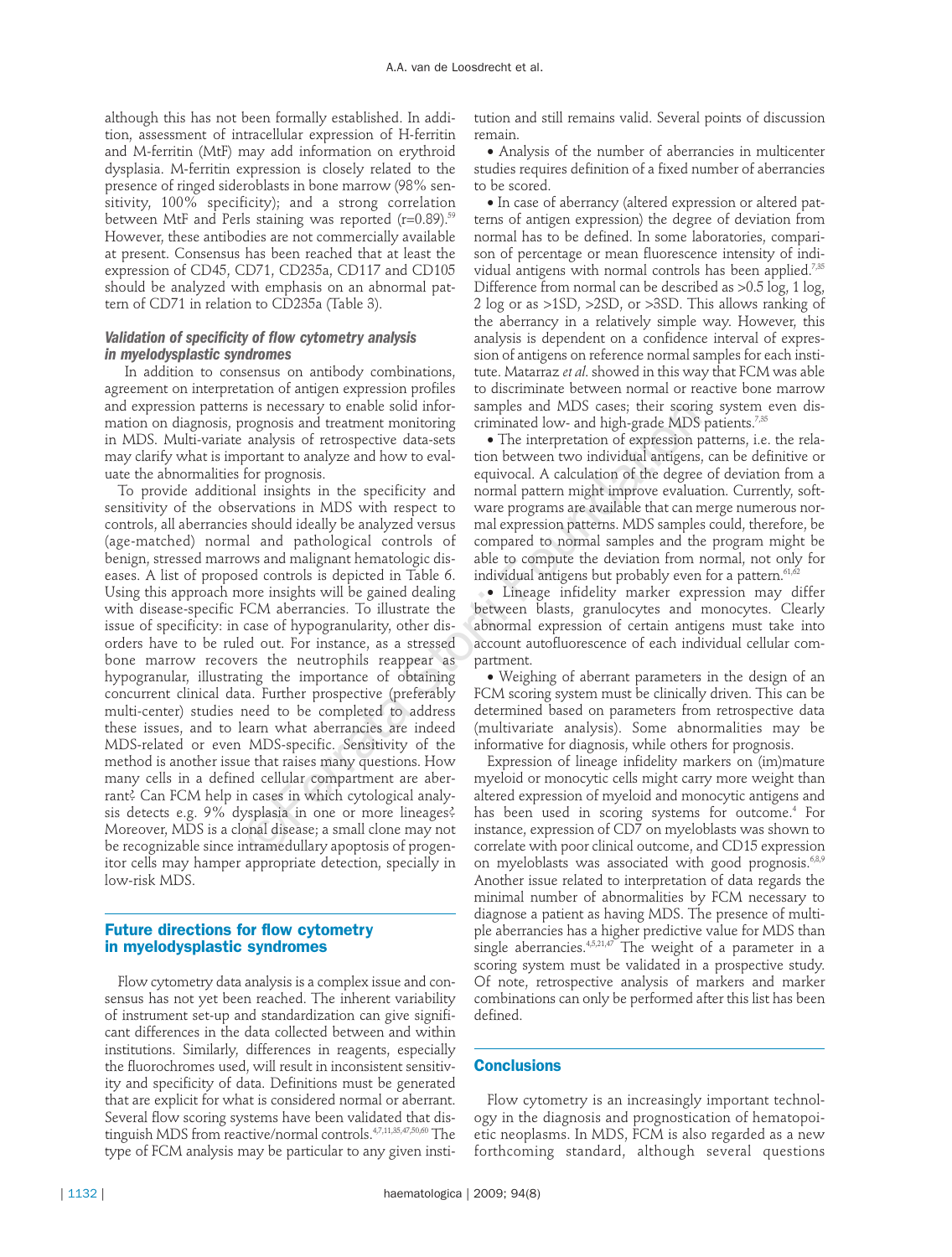remain to be solved. The consensus working group has started to address these issues in Amsterdam, and made significant progress in proposing standards for adequate sampling and processing of bone marrow cells for FCM. In addition, the group proposed antibody combinations to define dysplasia as well as diagnostic and prognostic FCM patterns. The group also concluded that FCM reports should always be descriptive in nature, with a statement that findings could be consistent with MDS. The working group is dedicated to initiate further studies to establish commonly accepted standards and to establish robust diagnostic and prognostic markers and marker-patterns in MDS, with the ultimate goal being to refine/improve diagnosis and prognostic scoring systems.

#### **Authorship and Disclosures**

All persons listed as co-authors contributed to pre-conference and post-conference discussions (January until November, 2008) and actively participated in the Standardization Conference (Amsterdam, 2008, March 27-28). All co-authors contributed equally by discussing criteria, standards, algorithms, and recommendations at the Working Conference.

AAvdL was chair and MRL and TMW were co-chairs of the conference.

In addition, all persons listed as co-authors provided essential input by drafting parts of the manuscript and by approving the final version of the document.

The authors reported no potential conflicts of interest.

#### **References**

- 1. Brunning R, Orazi A, Germing U, LeBeau MM, Porwit A, Baumann I, et al. Myelodysplastic syndromes/neoplasms. In: Swerdlow et al., editor. WHO classification of Tumours and Haematopoietic and Lymphoid Tissues.Lyon: IARC; 2008.
- 2. Valent P, Horny HP, Bennett JM, Fonatsch C, Germing U, Greenberg P, et al. Definitions and standards in the diagnosis and treatment of the<br>myelodysplastic syndromes: myelodysplastic Consensus statements and report from a working conference. Leuk Res 2007;31:727-36.
- 3. Loken MR, van de Loosdrecht AA, Ogata K, Orfao A, Wells DA. Flow cytometry in myelodysplastic syndromes: report from a working conference. Leuk Res 2008;32:5-17.
- 4. Wells DA, Benesch M, Loken MR, Vallejo C, Myerson D, Leisenring WM, et al. Myeloid and monocytic dyspoiesis as determined by flow cytometric scoring in myelodysplastic syndrome correlates with the IPSS and with outcome after hematopoietic stem cell transplantation. Blood 2003;102:394-403.
- 5. Scott BL, Wells DA, Loken MR, Myerson D, Leisenring WM, Deeg HJ. Validation of a flow cytometric scoring system as a prognostic indicator for posttransplantation outcome in patients with myelodysplastic syndrome. Blood 2008;112:2681-6.
- 6. van de Loosdrecht AA, Westers TM, Westra AH, Drager AM, van der Velden, VHJ, Ossenkoppele GJ. Identification of distinct prognostic subgroups in low- and intermediate-1-risk myelodysplastic syndromes by flow cytometry. Blood 2008;111: 1067-77.
- 7. Ogata K, Kishikawa Y, Satoh C, Tamura H, Dan K, Hayashi A. Diagnostic application of flow cytometric characteristics of CD34+ cells in low-grade myelodysplastic syndromes. Blood 2006;108:1037-44.
- 8. Ogata K, Nakamura K, Yokose N, Tamura H, Tachibana M, Taniguchi O, et al. Clinical significance of phenotypic features of blasts in patients with myelodysplastic syndrome. Blood 2002;100:3887-96.
- 9. Font P, Subira D, Mtnez-Chamorro C, Castanon S, Arranz E, Ramiro S, et al. Evaluation of CD7 and terminal deoxynucleotidyl transferase (TdT) expression in CD34+ myeloblasts from patients with myelodysplastic syndrome. Leuk Res 2006;30:957-63.
- 10. Malcovati L, Della Porta MG, Pascutto C, Invernizzi R, Boni M, Travaglino E, et al. Prognostic factors and life expectancy in myelodysplastic syndromes classified according to WHO criteria: a basis for clinical decision making. J Clin Oncol 2005;23: 7594-603.
- 11. Stachurski D, Smith BR, Pozdnyakova O, Andersen M, Xiao Z, Raza A, et al. Flow cytometric analysis of myelomonocytic cells by a pattern recognition approach is sensitive and specific in diagnosing myelodysplastic syndrome and related marrow diseases: emphasis on a global evaluation and recognition of diagnostic pitfalls. Leuk Res 2008;32:215-24. ©Ferrata Storti Foundation
	- 12. Wimazal F, Fonatsch C, Thalhammer R, Schwarzinger I, Mullauer L, Sperr WR, et al. Idiopathic cytopenia of undetermined significance (ICUS) versus low risk MDS: the diagnostic interface. Leuk Res 2007;31:1461-8.
	- 13. Vardiman JW, Harris NL, Brunning RD. The World Health Organization (WHO) classification of the myeloid neoplasms. Blood 2002;100:2292-302.
	- 14. Greenberg P, Cox C, LeBeau MM, Fenaux P, Morel P, Sanz G, et al. International scoring system for evaluating prognosis in myelodysplastic syndromes. Blood 1997;89:2079-88.
	- 15. Germing U, Strupp C, Kuendgen A, Isa S, Knipp S, Hildebrandt B, et al. Prospective validation of the WHO proposals for the classification of myelodysplastic syndromes. Haematologica 2006;91:1596-604.
	- 16. Verburgh E, Achten R, Louw VJ, Brusselmans C, Delforge M,

Boogaerts M, et al. A new disease categorization of low-grade myelodysplastic syndromes based on the expression of cytopenia and dysplasia in one versus more than one lineage improves on the WHO classification. Leukemia 2007;21:668-77.

- 17. Haase D, Germing U, Schanz J, Pfeilstocker M, Nosslinger T, Hildebrandt B, et al. New insights into the prognostic impact of the karyotype in MDS and correlation with subtypes: evidence from a core dataset of 2124 patients. Blood 2007; 110:4385-95.
- 18. Malcovati L, Germing U, Kuendgen A, Della Porta MG, Pascutto C, Invernizzi R, et al. Time-dependent prognostic scoring system for predicting survival and leukemic evolution in myelodysplastic syndromes. J Clin Oncol 2007;25:3503-10.
- 19. Bernasconi P, Klersy C, Boni M, Cavigliano PM, Calatroni S, Giardini I, et al. World Health Organization classification in combination with cytogenetic markers improves the prognostic stratification of patients with de novo primary myelodysplastic syndromes. Br J Haematol 2007; 137:193-205.
- 20. Haase D, Estey EH, Steidl C, Germing U, Garcia-Manero G, Kantarjian H, et al. Multivariate Evaluation of the Prognostic and Therapeutic Relevance of Cytogenetics in a Merged European-Amercam Cohort of 3860 Patients with MDS. Blood 2007; 110:247.
- 21. Arroyo JL, Fernandez ME, Hernandez JM, Orfao A, San Miguel JF, Del Canizo MC. Impact of immunophenotype on prognosis of patients with myelodysplastic syndromes. Its value in patients without karyotypic abnormalities. Hematol J 2004;5:227-33.
- 22. Kern W, Haferlach T, Schnittger S, Haferlach C. Flow cytometric findings indicative of myelodysplasia differ depending on the karyotype. Blood 2008;112:1250.
- 23. Aivado M, Spentzos D, Germing U, Alterovitz G, Meng XY, Grall F, et al. Serum proteome profiling detects myelodysplastic syndromes and iden-